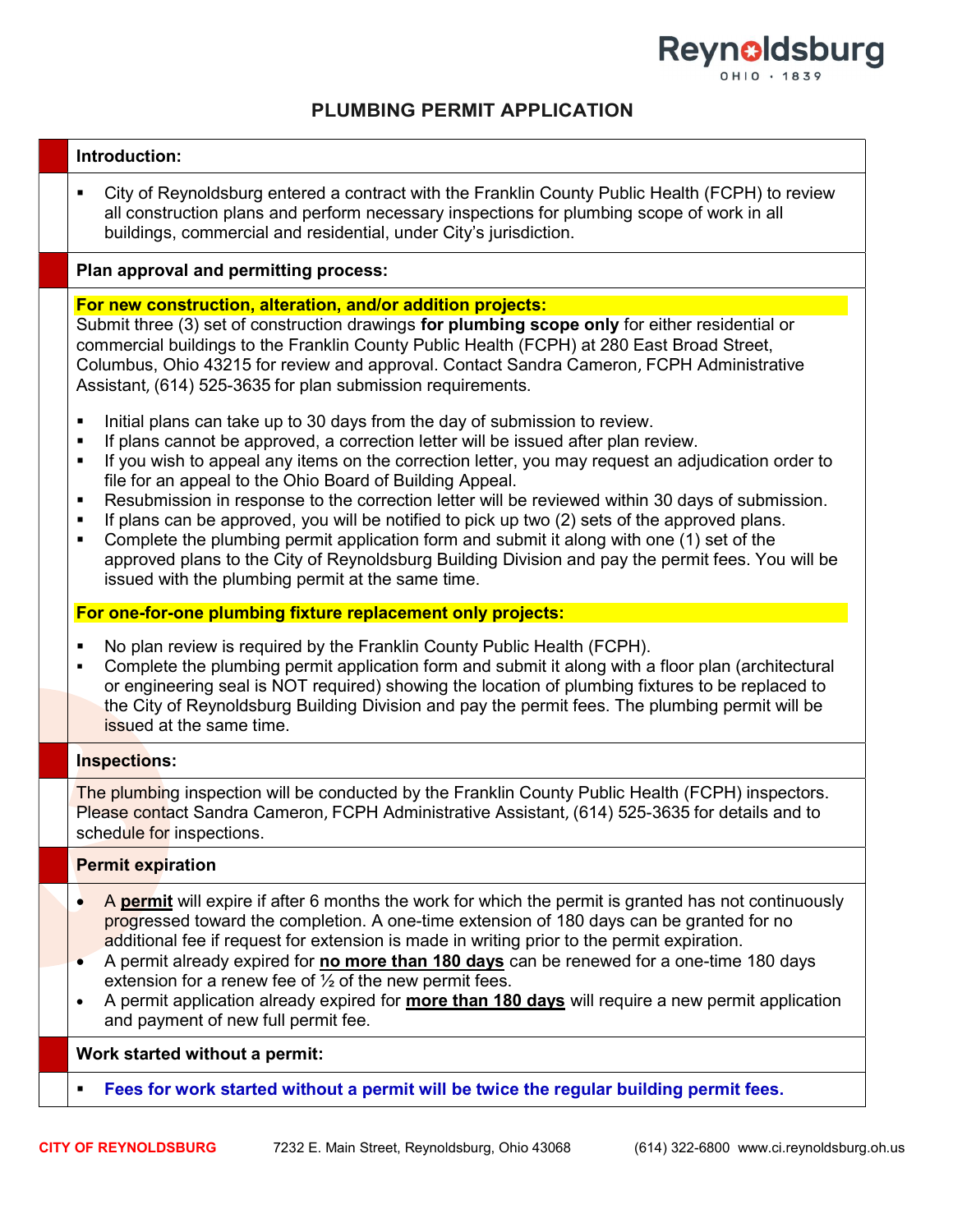# **PLUMBING PERMIT APPLICATION**

Submit one application for each building or structure with certified address

| 1              |                                | <b>PROJECT/BUILDING LOCATION:</b>                                                                                   |                    |                               |                          |  |  |  |  |
|----------------|--------------------------------|---------------------------------------------------------------------------------------------------------------------|--------------------|-------------------------------|--------------------------|--|--|--|--|
|                | <b>Building Name:</b>          | <b>Marcel No.:</b> Parcel No.:                                                                                      |                    |                               |                          |  |  |  |  |
|                | <b>Street Address:</b>         | <u> 1989 - Johann Barn, mars eta bainar eta baina eta baina eta baina eta baina eta baina eta baina eta baina e</u> |                    | Lot No.:                      |                          |  |  |  |  |
|                | City/Township:                 |                                                                                                                     | Zip Code:          | County:                       |                          |  |  |  |  |
|                |                                | Is this project or building located within a flood plain?                                                           |                    | Yes                           | <b>No</b>                |  |  |  |  |
|                |                                | Has the flood plain administrator been contacted?                                                                   |                    | <b>Sand Stringer Stringer</b> | No                       |  |  |  |  |
|                | (\$10,000 bond required)       | Is the work being performed in the City right-of-way?                                                               |                    | Yes                           | <b>No</b>                |  |  |  |  |
| $\overline{2}$ |                                | TYPE OF PLUMBING PERMIT: Primary building permit No.                                                                |                    |                               |                          |  |  |  |  |
|                |                                | <b>Commercial:</b> New Construction Alteration Alternation Medition                                                 |                    |                               |                          |  |  |  |  |
|                |                                | <b>Residential:</b> New Construction Alteration                                                                     |                    |                               | <b>Building Addition</b> |  |  |  |  |
| 3              |                                | BRIEF DESCRIPTION OF THE SCOPE OF WORK COVERED UNDER THIS APPLICATION:                                              |                    |                               |                          |  |  |  |  |
|                |                                |                                                                                                                     |                    |                               |                          |  |  |  |  |
|                |                                |                                                                                                                     |                    |                               |                          |  |  |  |  |
|                |                                |                                                                                                                     |                    |                               |                          |  |  |  |  |
|                |                                |                                                                                                                     |                    |                               |                          |  |  |  |  |
| 4              | <b>CONTRACTOR INFORMATION:</b> |                                                                                                                     |                    |                               |                          |  |  |  |  |
|                | <b>Address</b>                 | Contractor:<br>City Registration No.: <u>2008 - 2009</u><br><u> 1990 - Johann Barbara, martin a</u>                 |                    |                               |                          |  |  |  |  |
|                | City:                          |                                                                                                                     | State:             | Zip code:                     |                          |  |  |  |  |
|                | Phone No.                      | Fax                                                                                                                 |                    | E-Mail                        |                          |  |  |  |  |
| 5              | <b>DESIGN PROFESSIONAL</b>     |                                                                                                                     | Architect Engineer |                               |                          |  |  |  |  |
|                |                                |                                                                                                                     |                    |                               |                          |  |  |  |  |
|                | Address                        | <u> 1989 - Johann Stein, mars an deus Amerikaansk kommunister (</u>                                                 |                    |                               |                          |  |  |  |  |
|                | City:                          |                                                                                                                     |                    |                               |                          |  |  |  |  |
|                |                                |                                                                                                                     | <b>E-Mail</b>      |                               |                          |  |  |  |  |
|                |                                |                                                                                                                     |                    |                               |                          |  |  |  |  |